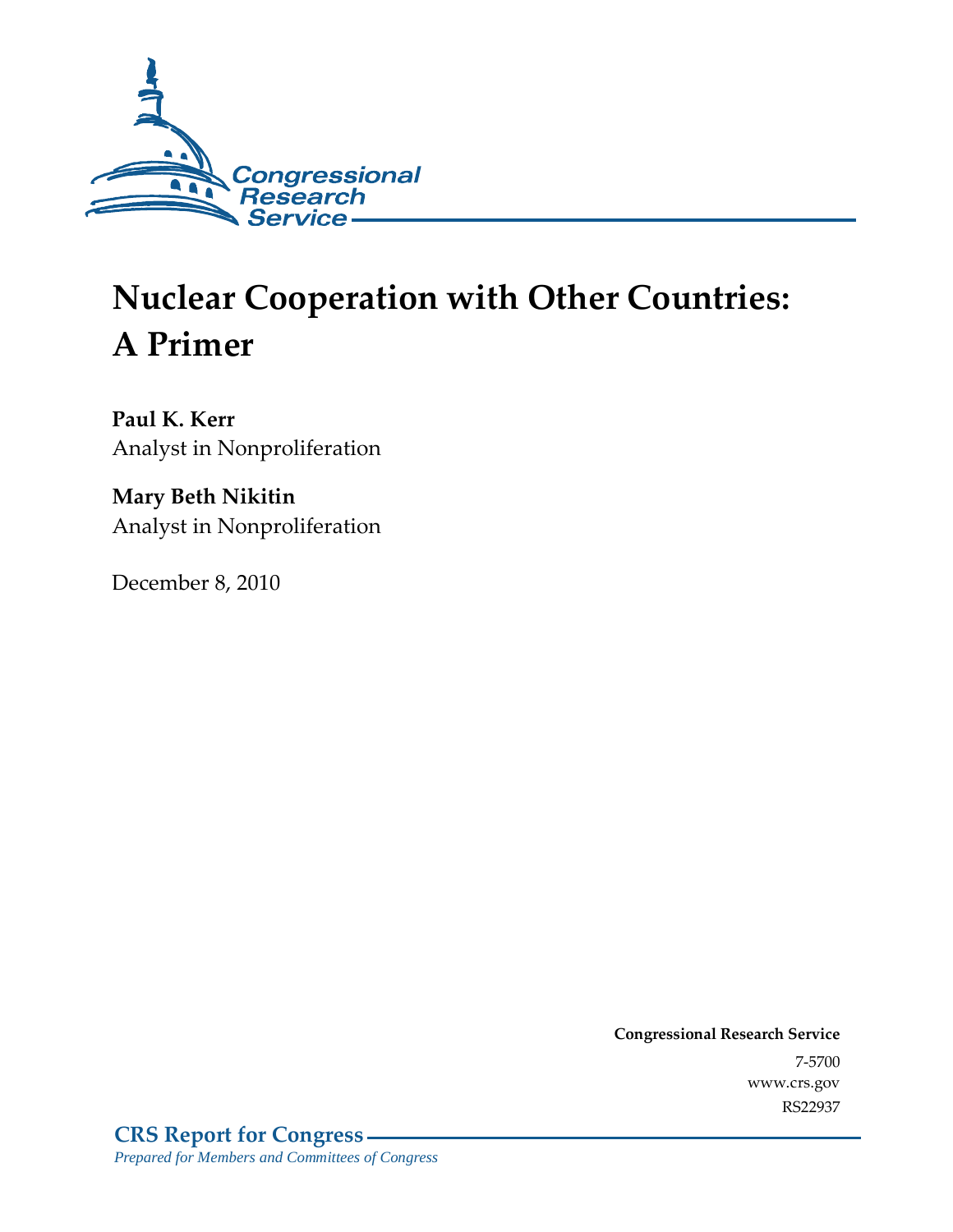### **Summary**

In order for the United States to engage in civilian nuclear cooperation with other states, it must conclude a framework agreement that meets specific requirements under section 123 of the Atomic Energy Act (AEA). The AEA also provides for exemptions to these requirements, export control licensing procedures, and criteria for terminating cooperation. Congressional review is required for section 123 agreements; the AEA establishes special parliamentary procedures by which Congress may act on a proposed agreement.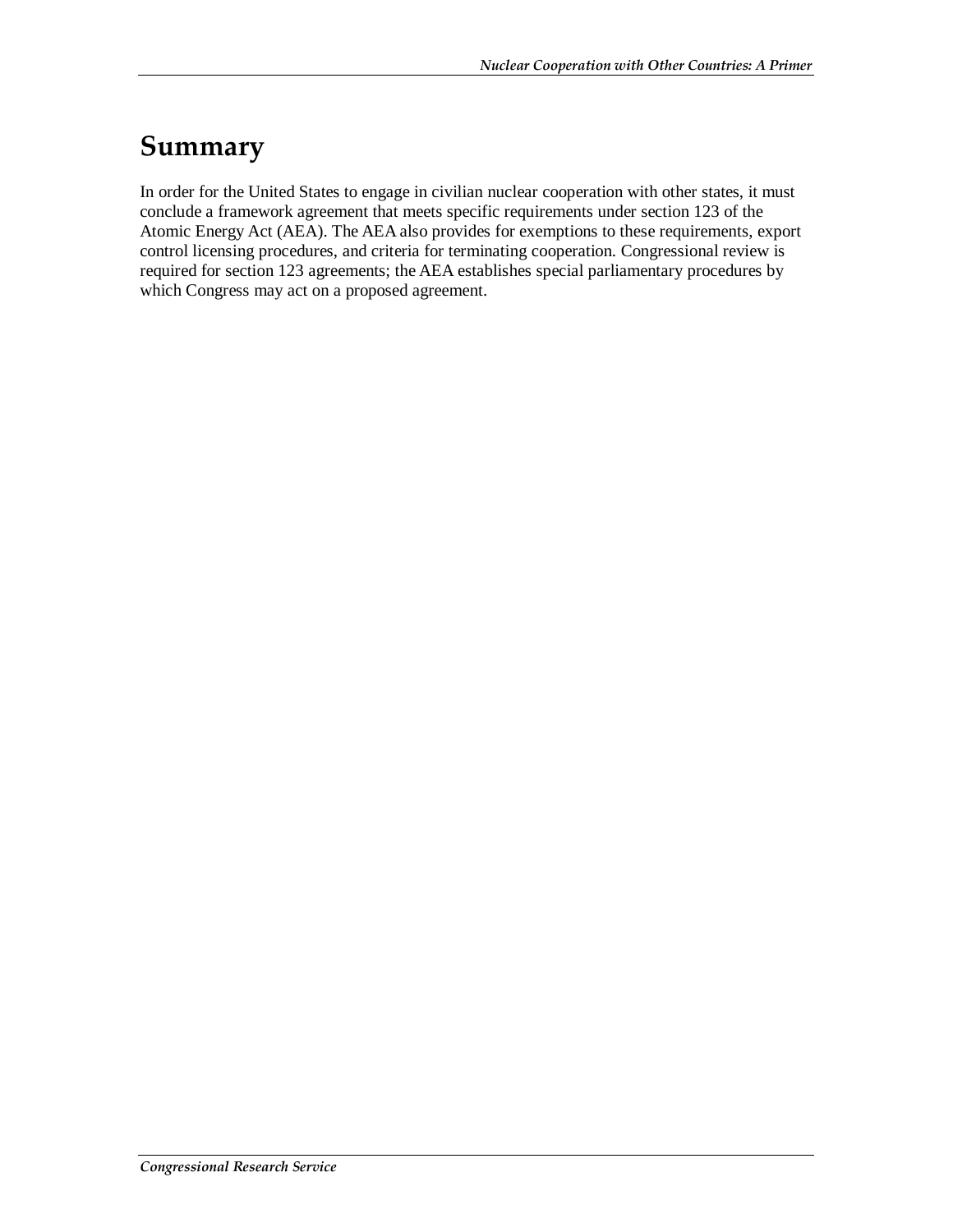# **Contents**

### Contacts

|--|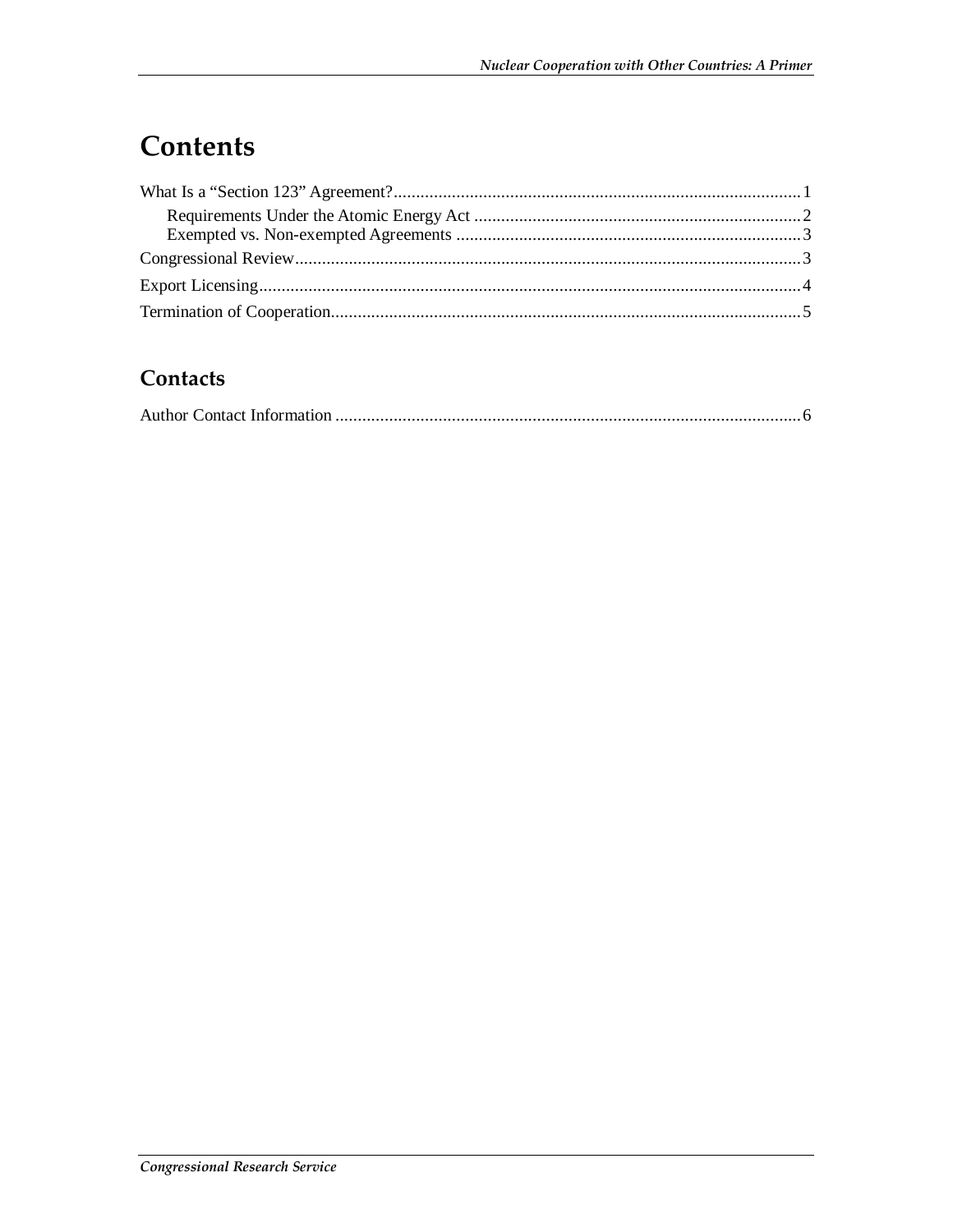# **What Is a "Section 123" Agreement?**

Under existing law (Atomic Energy Act [AEA] of 1954; P.L. 95-242; 42 U.S.C. §2153 et seq.)<sup>1</sup> all significant U.S. nuclear cooperation with other countries requires a peaceful nuclear cooperation agreement.<sup>2</sup> Significant nuclear cooperation includes the transfer of U.S.-origin special nuclear material<sup>3</sup> subject to licensing for commercial, medical, and industrial purposes. Such agreements, which are "congressional-executive agreements" requiring congressional approval, do not guarantee that cooperation will take place or that nuclear material will be transferred, but rather set the terms of reference and authorize cooperation. The AEA includes requirements for an agreement's content, conditions for the President to exempt an agreement from those requirements, presidential determinations and other supporting information to be submitted to Congress, conditions affecting the implementation of an agreement once it takes effect, and procedures for Congress to consider and approve the agreement.

Section 123 of the AEA requires that any agreement for nuclear cooperation meet nine nonproliferation criteria and that the President submit any such agreement to the House Committee on Foreign Affairs and the Senate Committee on Foreign Relations. The Department of State is required to provide the President an unclassified Nuclear Proliferation Assessment Statement (NPAS), which the President is to submit, along with the agreement, to those two committees. The State Department is also required to provide a classified annex to the NPAS, prepared in consultation with the Director of National Intelligence. The NPAS is meant to explain how the agreement meets the AEA nonproliferation requirements. The President must also make a written determination "that the performance of the proposed agreement will promote and will not constitute an unreasonable risk to, the common defense and security."

1

<sup>&</sup>lt;sup>1</sup> The Atomic Energy Act (AEA) was amended by the Nuclear Nonproliferation Act of 1978 (NNPA) (P.L. 95-242) to include stringent nonproliferation requirements for significant U.S. nuclear exports. For example, the act required nonnuclear-weapon states to have full-scope International Atomic Energy Agency safeguards as a condition for entering into nuclear cooperation agreements with the United States. For existing and future agreements, the NNPA added a provision for Congress to review export licenses. The act also included a provision for halting exports if a country tested a nuclear device, violated safeguards agreements, or continued nuclear weapons-related activities.

<sup>&</sup>lt;sup>2</sup> Section 57 b. (2) of the AEA allows for limited forms of nuclear cooperation related to the "development or production of any special nuclear material outside of the United States" without a nuclear cooperation agreement if that activity has been authorized by the Secretary of Energy following a determination that it "will not be inimical to the interest of the United States." Agreements governing such cooperation are also known as "Section 810" agreements, after 10 Code of Federal Regulations Part 810.

A nuclear cooperation agreement is not required for transmission of nuclear-related information, except for restricted data. The term "restricted data," as well as other terms used in the statute, is defined in 42 U.S.C. §2014. "Restricted data" means "all data concerning (1) design, manufacture, or utilization of atomic weapons; (2) the production of special nuclear material; or (3) the use of special nuclear material in the production of energy." Restricted data, however does not "include data declassified or removed from the Restricted Data [sic] category" pursuant to the AEA. A nuclear cooperation agreement is necessary, though not necessarily sufficient, to permit the transfer of restricted data.

 $3$  "Special nuclear material" means (1) plutonium, uranium enriched in the isotopes 233 or 235, and any other material that is determined to be special nuclear material, but does not include source material, or (2) any material artificially enriched by any of the foregoing, but does not include source material.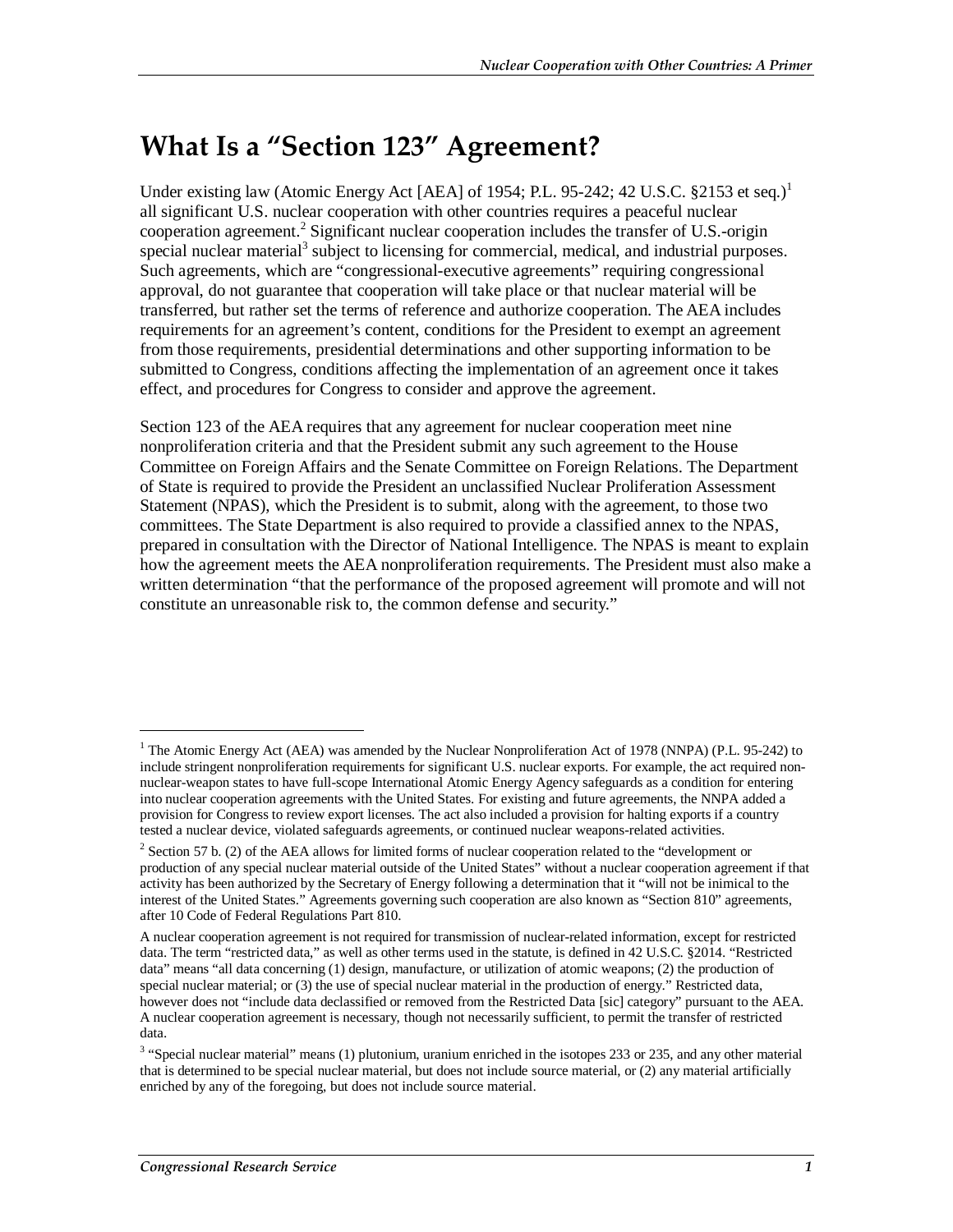### **Requirements Under the Atomic Energy Act**

Section 123 of the AEA specifies the necessary steps for engaging in nuclear cooperation with another country:

- **Section 123a.** states that the proposed agreement is to include the terms, conditions, duration, nature, and scope of cooperation and lists nine criteria that the agreement must meet. It also contains provisions for the President to exempt an agreement from any of several criteria described in that section and includes details on the kinds of information the executive branch must provide to Congress.
- **Section 123b.** specifies the process for submitting the text of the agreement to Congress.
- **Section 123c.** specifies how Congress approves cooperation agreements that are limited in scope (e.g., do not transfer nuclear material or cover reactors larger than 5 MWe). This report does not discuss such agreements.
- **Section 123d.** specifies how Congress approves agreements that do cover significant nuclear cooperation (transfer of nuclear material or reactors larger than 5 MWe), including exempted agreements.

Section 123a., paragraphs (1) through (9), lists nine criteria that an agreement must meet unless the President determines an exemption is necessary. These include guarantees that

- safeguards on transferred nuclear material and equipment continue in perpetuity;
- full-scope International Atomic Energy Agency (IAEA) safeguards are applied in non-nuclear weapon states;
- nothing transferred is used for any nuclear explosive device or for any other military purpose; except in the case of cooperation agreements with nuclear weapon states, the United States has the right to demand the return of transferred nuclear materials and equipment, as well as any special nuclear material produced through their use, if the cooperating state detonates a nuclear explosive device or terminates or abrogates an IAEA safeguards agreement;
- there is no retransfer of material or classified data without U.S. consent:
- physical security on nuclear material is maintained;
- there is no enrichment or reprocessing by the recipient state of transferred nuclear material or nuclear material produced with materials or facilities transferred pursuant to the agreement without prior approval;
- storage for transferred plutonium and highly enriched uranium is approved in advance by the United States; and
- any material or facility produced or constructed through use of special nuclear technology transferred under the cooperation agreement is subject to all of the above requirements.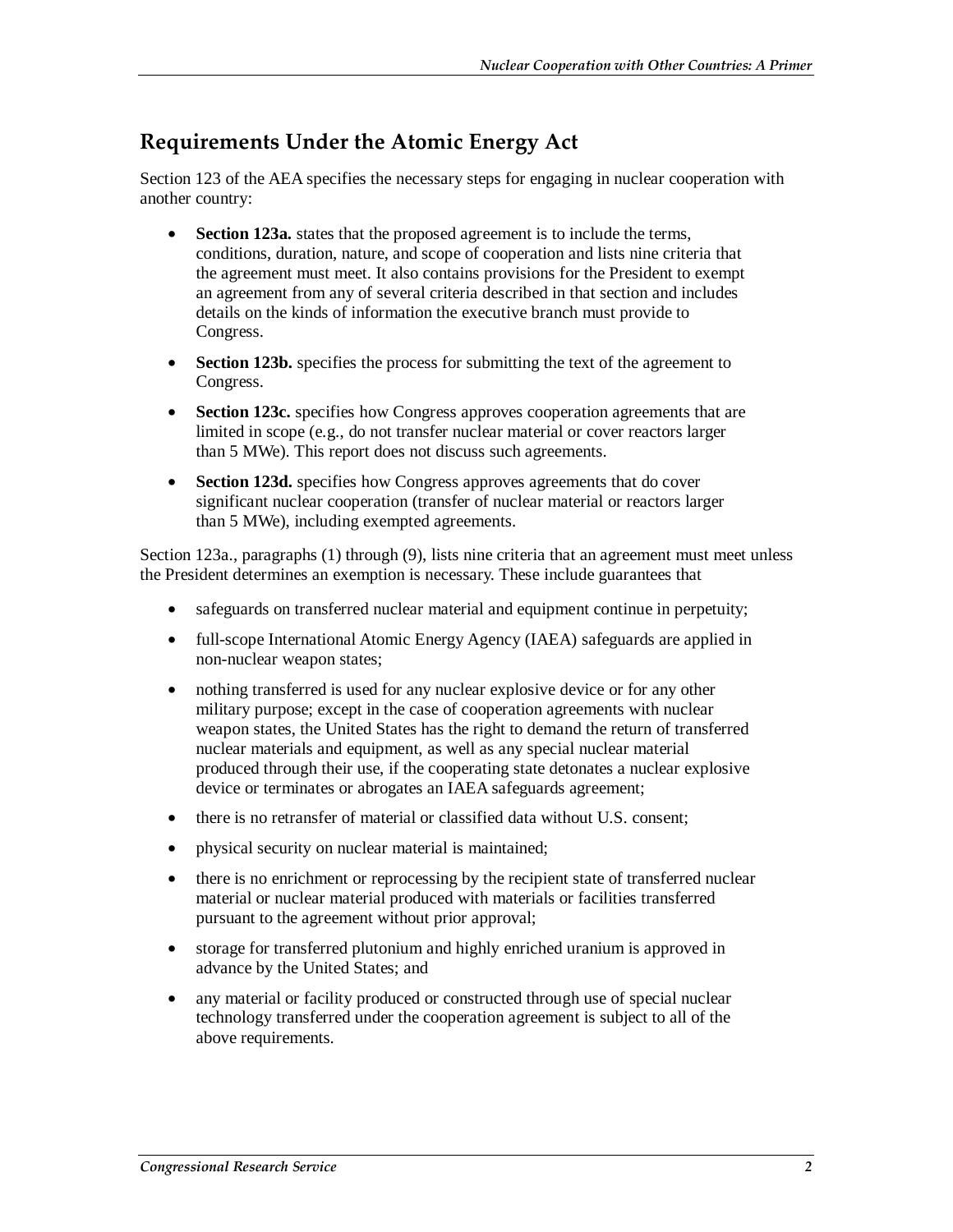#### **Exempted vs. Non-exempted Agreements**

The President may exempt an agreement for cooperation from any of the requirements in Section 123a. if he determines that the requirement would be "seriously prejudicial to the achievement of U.S. non-proliferation objectives or otherwise jeopardize the common defense and security." The AEA provides different requirements, conditions, and procedures for exempt and non-exempt agreements.<sup>4</sup> To date, all of the section 123 agreements in force are non-exempt agreements.<sup>5</sup> Prior to the adoption of P.L. 109-401, the Henry J. Hyde United States-India Peaceful Atomic Energy Cooperation Act of 2006, the President would have needed to exempt the nuclear cooperation agreement with India from some requirements of Section 123 a. P.L. 109-401, however, exempted nuclear cooperation with India from some of the AEA's requirements.<sup>6</sup>

### **Congressional Review**

Under the AEA, Congress has the opportunity to review a 123 agreement for two time periods totaling 90 days of continuous session.<sup>7</sup> The President must submit the text of the proposed nuclear cooperation agreement, along with required supporting documents (including the unclassified NPAS) to the House Foreign Affairs Committee and the Senate Foreign Relations Committee. The President is to consult with the committees "for a period of not less than 30 days of continuous session." After this period of consultation, the President is to submit the agreement to Congress, along with the classified annex to the NPAS and a statement of his approval of the agreement and determination that it will not damage the national security interests of the United States. This action begins the second period, of 60 days of continuous session. In practice, the President has sent the agreement to Congress at the beginning of the full 90-day period, which begins on the date of transmittal. Typically, the 60-day period has immediately followed the expiration of the 30-day period. The President transmits the text of the proposed agreement along with a letter of support with a national security determination, the unclassified NPAS, its classified annex, and letters of support for the agreement from the Secretary of State and the Nuclear Regulatory Commission.

If the President has not exempted the agreement from any requirements of section 123a., it becomes effective at the end of the 60-day period unless, during that time, Congress adopts a joint resolution disapproving the agreement and the resolution becomes law. If the agreement is an exempted agreement, Congress must adopt a joint resolution of approval and it must become law

<u>.</u>

<sup>&</sup>lt;sup>4</sup> Nuclear cooperation agreements with nuclear weapon states recognized by the NPT are provided for in the AEA, and are therefore non-exempt agreements. The NPT defines nuclear weapon states as those that exploded a nuclear weapon or other nuclear explosive device prior to January 1, 1967: China, France, Russia, the United Kingdom, and the United States.

<sup>&</sup>lt;sup>5</sup> The United States has concluded more than 20 bilateral nuclear cooperation agreements, as well as similar agreements with the European Atomic Energy Community and the IAEA. See *Nuclear Commerce: Governmentwide Strategy Could Help Increase Commercial Benefits from U.S. Nuclear Cooperation Agreements with Other Countries*, Government Accountability Office, GAO-11-36, November 2010.

<sup>6</sup> See CRS Report RL33016, *U.S. Nuclear Cooperation with India: Issues for Congress*, by Paul K. Kerr. The agreement entered into force in December 2008.

<sup>&</sup>lt;sup>7</sup> When calculating periods of "continuous session" under the AEA, every calendar day is counted, including Saturdays and Sundays. Only days on which either chamber has adjourned for more than three days pursuant to the adoption a concurrent resolution authorizing the adjournment do not count toward the total. If Congress adjourns its final session *sine die*, continuity of session is broken, and the count must start anew when it reconvenes.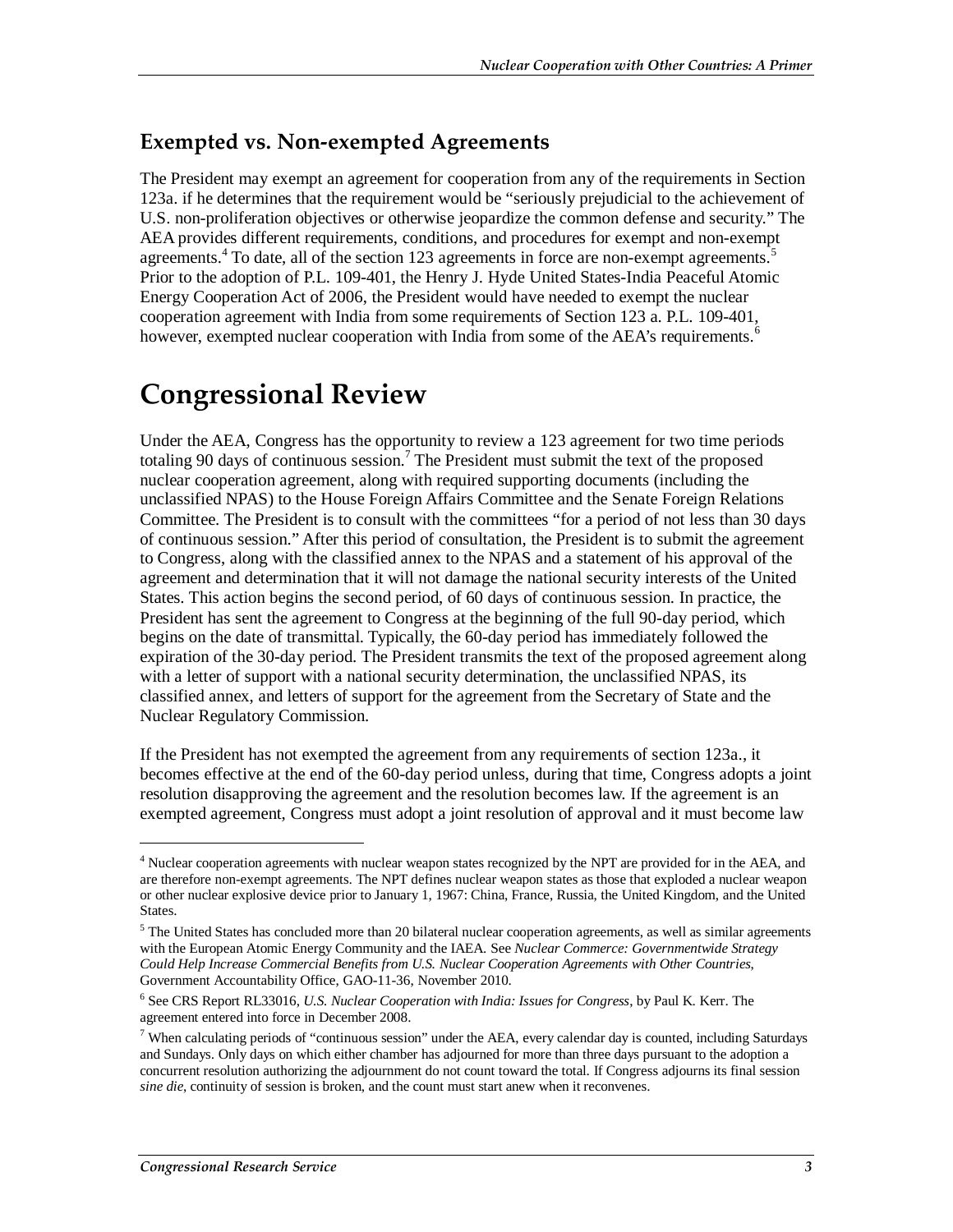by the end of the 60-day period or the agreement will not enter into force. At the beginning of this 60-day period, joint resolutions of approval or disapproval, as appropriate, are to be automatically introduced in each house. During this period, the committees are to hold hearings on the proposed agreement and "submit a report to their respective bodies recommending whether it should be approved or disapproved." If either committee has not reported the requisite joint resolution of approval or disapproval by the end of 45 days, it is automatically discharged from further consideration of the measure. After the joint resolution is reported or discharged, Congress is to consider it under expedited procedures, as established by section 130.i. of the AEA.

Section 202 of P.L. 110-369, the United States-India Nuclear Cooperation Approval and Nonproliferation Enhancement Act, which President Bush signed into law October 8, 2008, amended section 123 of the AEA to require the President to keep the Senate Foreign Relations Committee and the House Foreign Affairs Committee "fully and currently informed of any initiative or negotiations relating to a new or amended agreement for peaceful nuclear cooperation."

# **Export Licensing**

The AEA sets out procedures for licensing exports to states with whom the United States has nuclear cooperation agreements. (Sections 126, 127, and 128 codified as amended at 42 U.S.C. 2155, 2156, 2157.) Each export of nuclear material, equipment, or technology requires a specific export license or other authorization. The Nuclear Regulatory Commission (NRC) is required to meet criteria in sections 127 and 128 in authorizing export licenses. These criteria are as follows:

- Application of IAEA safeguards to any material or facilities proposed to be exported, material or facilities previously exported, and to any special nuclear material used in or produced through the use thereof (these are not full-scope safeguards, but safeguards required under Article III.2 of the nuclear Nonproliferation Treaty [NPT]).
- Nothing exported can be used for any nuclear explosive device or for research on or development of any nuclear explosive device.
- Recipient states must have adequate physical security on "such material or facilities proposed to be exported and to any special nuclear material used in or produced through the use thereof."
- Recipient states are not to retransfer exported nuclear materials, facilities, sensitive nuclear technology, or "special nuclear material produced through the use of such material" without prior U.S. approval.
- Recipient states may not reprocess or alter in form or content exported nuclear material or special nuclear material produced though the use of exported nuclear material without prior U.S. approval.
- The foregoing conditions must be applied to any nuclear material or equipment that is produced or constructed under the jurisdiction of the recipient by or through the use of any exported sensitive nuclear technology.
- Section 128 requires that recipient non-nuclear-weapon states must have fullscope IAEA safeguards.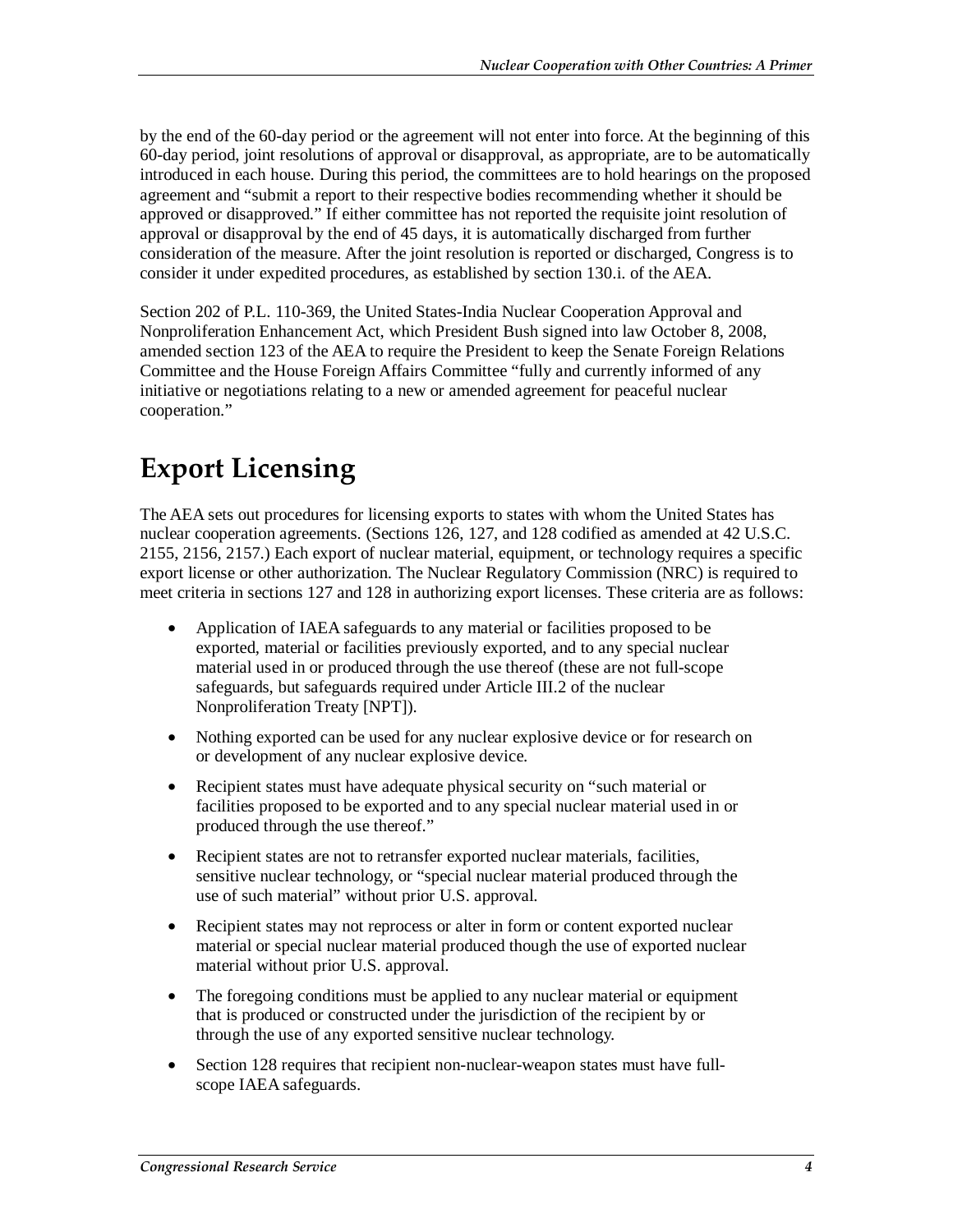The President must judge that the proposed export or exemption will "not be inimical to the common defense and security" or that any export of that type "would not be inimical to the common defense and security because it lacks significance for nuclear explosive purposes." The executive branch may also consider other factors, such as "whether the license or exemption will materially advance the nonproliferation policy of the United States by encouraging the recipient nation to adhere" to the NPT; whether "failure to issue the license or grant the exemption would otherwise be seriously prejudicial" to U.S. nonproliferation objectives; and whether the recipient nation has agreed to conditions identical to those laid out in Section 127.

Section 126b. (2) contains a provision for the President to authorize an export in the event that the NRC deems that the export would not meet section 127 and 128 criteria. The President must determine "that failure to approve an export would be seriously prejudicial to the achievement of U.S. nonproliferation objectives or otherwise jeopardize the common defense and security." In that case, the President would submit his executive order, along with a detailed assessment and other documentation, to Congress for 60 days of continuous session. After 60 days of continuous session, the export would go through unless Congress were to adopt a concurrent resolution of disapproval.<sup>8</sup>

Section 128b.(2) contains a provision for the President to waive termination of exports by notifying the Congress that the state has adopted full-scope safeguards or that the state has made significant progress toward adopting such safeguards, or that U.S. foreign policy interests dictate reconsideration. Such a determination would become effective unless Congress were to adopt a concurrent resolution of disapproval within 60 days of continuous session.

Additionally, section 129b.(1) forbids the export of "nuclear materials and equipment or sensitive nuclear technology" to any country designated as a state sponsor of terrorism.<sup>9</sup> Section 129b.(3) allows the President to waive this provision.

### **Termination of Cooperation**

Section 129a. of the AEA requires that the United States end exports of nuclear materials and equipment or sensitive nuclear technology to any non-nuclear-weapon state that, after March 10, 1978, the President determines to have detonated a nuclear explosive device; terminated or abrogated IAEA safeguards; materially violated an IAEA safeguards agreement; or engaged in activities involving source or special nuclear material and having "direct significance" for the manufacture or acquisition of nuclear explosive devices, and "has failed to take steps which, in the President's judgment, represent sufficient progress toward terminating such activities."

Section 129a. also requires that the United States halt exports to any nation the President determines to have materially violated the terms of an agreement for cooperation with the U.S.;

<u>.</u>

<sup>8</sup> In light of the Supreme Court's 1983 decision in *INS v. Chadha*, passing a concurrent resolution could invite a legal challenge because it is arguably unconstitutional. Although not provided for in the AEA, Congress could choose to pass a joint resolution of disapproval or a bill stating in substance it did not approve.

 $9$  Section 129b. (2) states that the prohibitions described in the previous section "shall not apply to exports, reexports, transfers, or retransfers of radiation monitoring technologies, surveillance equipment, seals, cameras, tamper-indication devices, nuclear detectors, monitoring systems, or equipment necessary to safely store, transport, or remove hazardous materials ... except to the extent that such technologies, equipment, seals, cameras, devices, detectors, or systems are available for use in the design or construction of nuclear reactors or nuclear weapons."